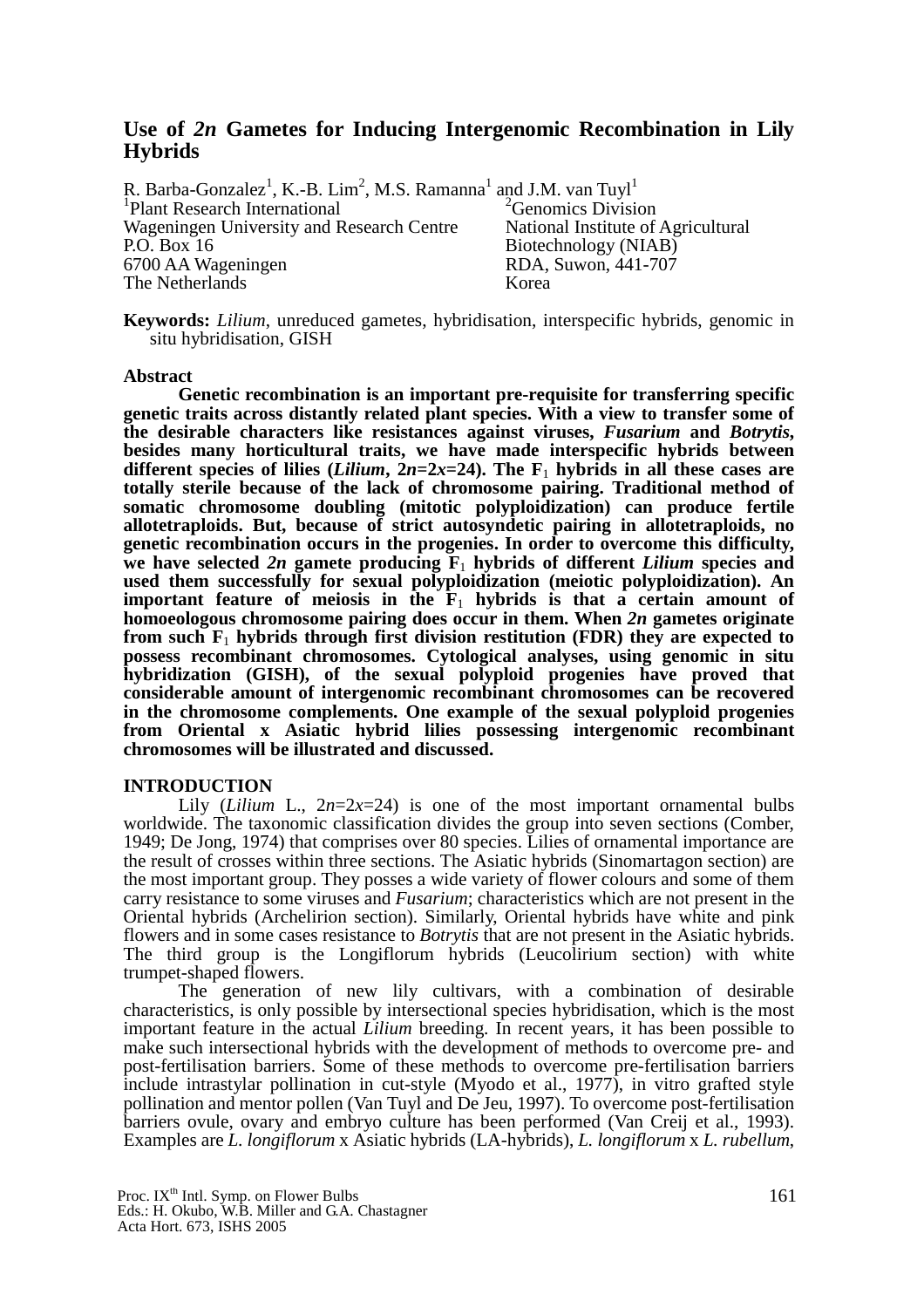*L. longiflorum* x Oriental hybrids (LO-hybrids) and Oriental x Asiatic hybrids (OA-hybrids) (Van Tuyl et al., 2002a) among others.

However, as in many other *taxa* the  $F_1$  hybrids are sterile. To restore fertility, oryzalin has been applied as a spindle inhibitor to produce allopolyploid lilies (Van Tuyl et al., 1992). A major drawback of this technique is that due to strict autosyndetic pairing, intergenomic recombination is absent. The use of unreduced (*2n*) gametes that occurs commonly angiosperms (Ramanna and Jacobsen, 2003) is an alternative to overcome the sterility of the  $F_1$  hybrids. The mechanisms of  $2n$  gamete formation are generally classified into two groups because of their genetic consequences, viz., the first division restitution (FDR) gametes which comprise the non-sister chromatids of each homologous chromosome and the second division restitution (SDR) gametes which comprises the sister chromatids of each homologous chromosome. A third mechanism, indeterminate meiotic restitution (IMR) has also been recently described in lily, its genetics consequences does not fit to either of the above two mechanisms. In this case, each parent contributes with a disproportionate number of chromosomes to the daughter cell (Lim et al., 2001).

Genomic in situ hybridisation (GISH) techniques have been applied for the identification of parental chromosomes in interspecific hybrids of *Alstroemeria aurea* x *A. inodora* (Kamstra et al., 1999), *L. longiflorum* x Asiatic hybrids (Karlov et al., 1999), *L. longiflorum* x *L. rubellum* (Lim et al., 2000) among others. The aim of this work is to illustrate and describe one example of the sexual polyploid progenies from Oriental x Asiatic hybrid lilies possessing intergenomic recombinant chromosomes.

# **MATERIAL AND METHODS**

## **Plant Material**

The Asiatic cultivar 'Connecticut King' was used as the male parent in an intersectional cross with the Oriental cultivar 'Pesaro'. Pollination was performed by the cut-style method. Embryo rescue methods were needed to obtain some hybrids (Van Tuyl et al., 2000, 2002b). One of the resulting Oriental-Asiatic (OA) hybrids, which produced 2n gametes, was subsequently used as the male parent in a cross with the Asiatic cultivar 'Gironde' to produce AOA offspring. In both cases, six to eight weeks after pollination, embryo, embryo sac and ovule culture methods were used in order to overcome post-fertilisation barriers.

## **Flow Cytometry and Chromosome Preparation**

Young leaves tips of the AOA offspring were collected and the ploidy level was determined according to Van Tuyl and Boon (1997). Complementary, root were collected early in the morning, pretreated in 0.7 mM cyclohexamide solution at room temperature for 4 h, fixated in Carnoy's solution (alcohol:acetic acid, 3:1) for at least 12 h and stored at -20°C until use. The root tips were incubated at 37°C for about 1-1.5 h in a pectyolitic enzyme mixture containing  $0.3\%$  (w/v) of each: pectyolase Y23, cellulase RS and cytohelicase in 10 mM citrate buffer (pH 4.5). Squash preparations were made in a drop of 45% acetic acid and frozen in liquid nitrogen; the coverslips were removed with a razor blade. Slides were dehydrated in absolute ethanol and air-dried.

## **Genomic In Situ Hybridization**

Sonicated genomic DNA from the Oriental cultivar 'Sorbonne' of a size ranging 1-10 kb was labelled with biotin using the Biotin-Nick translation Mix (Boehringer Mannheim, Germany) and used as probe. Autoclaved genomic DNA of the Asiatic cultivar 'Connecticut King' of a size of 100-500 bp was used as block. The GISH procedure was described previously (Lim et al., 2000). The hybridization mix consisted in 20x SSC, 50% formamide, 10% sodium dextran sulphate, 10% SDS, 25-50 ng/ml of probe DNA, 5-10  $\mu$ g/ml of block DNA and water. It was denatured at 70 $\degree$ C for 10 min and directly placed on ice for at least 10 min. Hybridization of the chromosomal DNA was performed by adding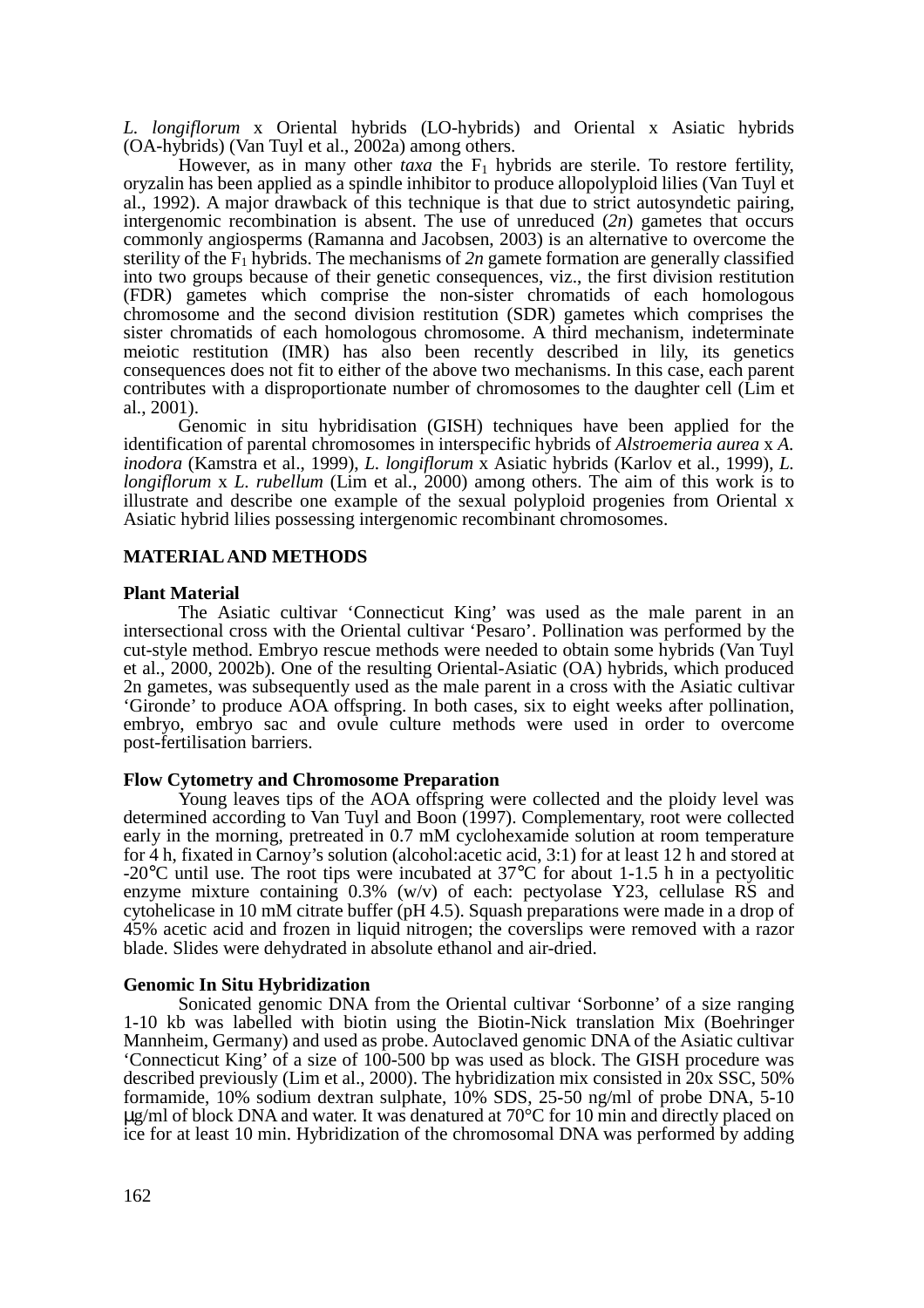40 µl of the hybridization mix at 80°C for 10 min followed by overnight hybridization at 37°C in a humid chamber. The hybridized probes were detected with Cy3 labelled with streptavidin (Amersham Biosciences, UK) and amplified biotynilated goat-antistreptavidin (Vector laboratories, CA). Chromosomes were counterstained with DAPI (4,6-diamino-2-phenylindole). The hybridization signals were visualised and recorded in a chilled CCD camera (Sensys 1400, Photometrics) and pseudocolor images were made using the software Cytovision, Genus (Applied imaging).

## **RESULTS AND DISCUSSION**

Among a large number of OA hybrids that were screened for the production of *2n*  pollen grains, one genotype: 951502-1 ('Pesaro' x 'Connecticut King') was found to produce a reasonably high frequency (0-100%). This was used as a male parent in cross with 'Gironde' as the female parent. Following this, the embryos were cultured in vitro. A large number of embryos germinated and the progenies were obtained (Table 1). The OA hybrid 951502-1 produced functional 2n gametes and were expected to have originated through FDR because this was the most likely mechanism in a hybrid that had disturbed chromosome pairing. In order to establish whether the FDR gametes had indeed originated in the OA hybrid, the progenies of the above cross (AOA) were tested for ploidy level through flow cytometry. With the exception of two plants (Table 1), all were triploids  $(2n=3x=36)$ . Obviously, this confirmed that all these plants had originated through the functioning of euploid (*2n*) gametes. The two exceptional plants were tetraploid  $(2n=4x=48)$  (Fig. 1). The tetraploid plants probably had originated through the functioning of 2n eggs from 'Gironde'. The chromosome composition of the progenies was determined through GISH confirmed that the OA hybrid had contributed  $12 + 12$  parental chromosomes from Oriental and Asiatic hybrid parents respectively through *2n* pollen to AOA as well as to AAOA progeny. A remarkable feature was that both 3x and 4x progenies possessed recombinant chromosomes varying from one to five in different plants. These recombinant events were obviously the result of homoeologous recombination that occurred during microsporogenesis in the OA hybrid (data not shown).

In the traditional method of breeding an allopolyploid crop such as the one described here, one doubles the chromosome number of the sterile  $F_1$  hybrid (e.g., OA) either through treatment with colchicine or oryzalin. This can only give rise to the so-called permanent hybrid that is not suitable for inducing intergenomic recombination. In contrast, however, as this study demonstrates, induction of sexual polyploids through the use of *2n* gametes can be undoubtedly successful in inducing intergenomic recombination. Recombination occurs in this case because the homoeologous chromosomes of the alien genomes, viz., O and A, are "forced" to pair in the diploid hybrid in the absence of a homologous partner. The only way of recovering such relatively rare events of homoeologous recombination events is through making use of *2n* gametes. In view of this, however rare and difficult it might be to select *2n* gamete-producing genotypes, the labour is worth the effort.

# **CONCLUSIONS**

There are two reasons why intergenomic recombination is important in breeding allopolyploids. A) When the breeding objective is to transfer only one or a few genes into a cultivar, but not the entire alien genome, obviously, transfer of only a recombinant segment is required. B) In a typical allopolyploid, genetic segregation for any of the parental characteristics is almost impossible. This is because of the autosyndetic pairing. However, the presence of recombinant chromosomes in an allopolyploid can lead to multivalent formation and chromosome segregation (Ramanna et al., 2003). This type of segregation can be most useful to create genetic variation that can facilitate selection.

The occurrence of *2n* gametes in plants has been recognised for a very long time (Harlan and De Wet, 1975) and it is wide spread. However, the use of *2n* gametes in crop breeding has been very limited and mostly confined to autopolyploids (Ramanna and Jacobsen, 2003). Some examples are: potato (Mendiburu et al., 1974), alfalfa (Bingham,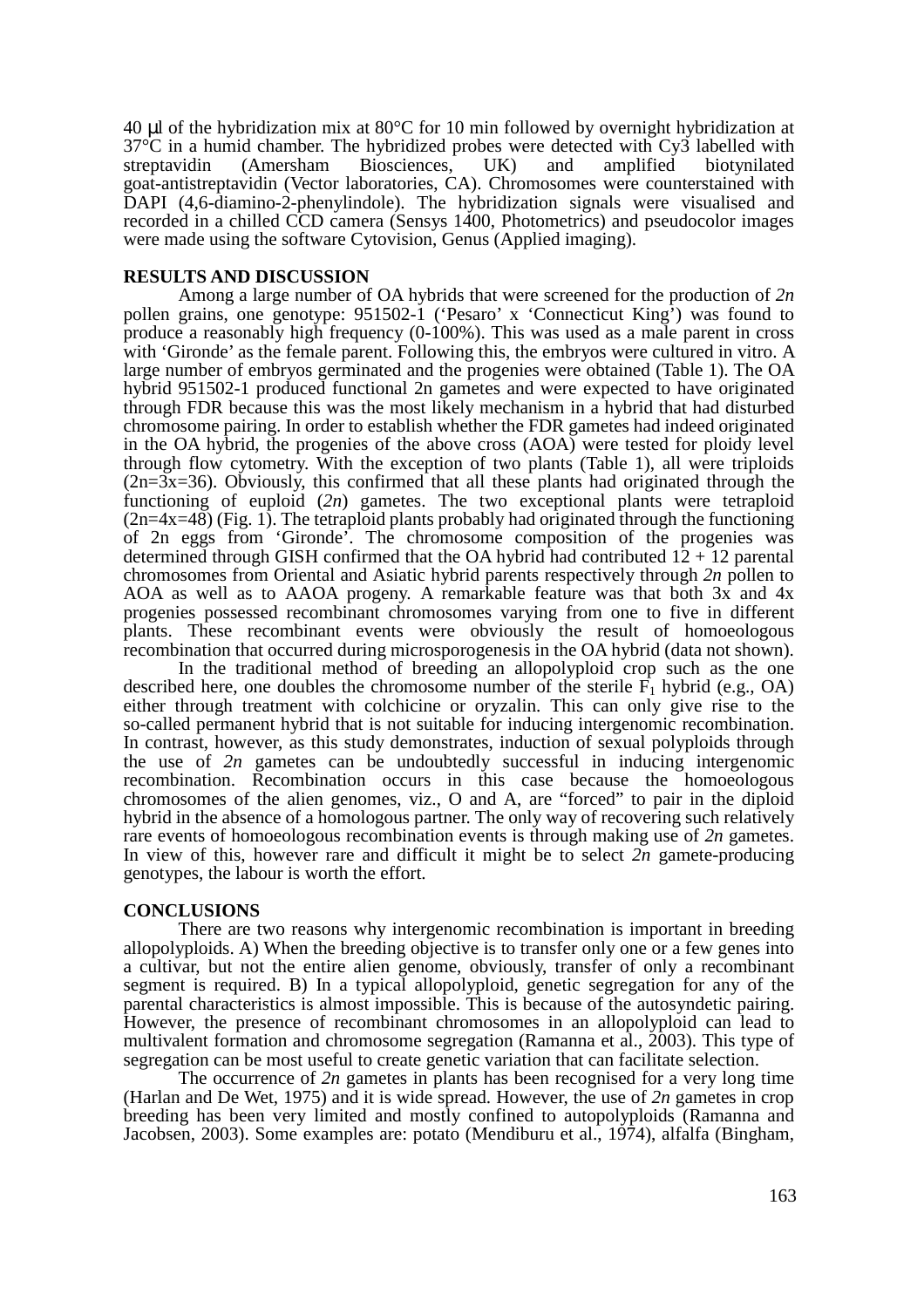1980; Veronesi et al., 1986), among others. Only recently, the potential of using *2n* gametes in breeding allopolyploids has received attention in the case of *Alstroemeria* (Ramanna, 1992; Ramanna et al., 2003). As is evident in the case of lilies, there is a considerable potential for using 2n gametes for breeding cultivars as has been demonstrated in the case of *L*. *longiflorum* x Asiatic hybrids (Karlov et al., 1999; Lim et al., 2003), *L*. *longiflorum* x *L. rubellum* (Lim et al., 2000) *L. auratum* x *L. henryi* (Van Tuyl et al., 2002). In all these cases, besides making use of *2n* gametes, the application of GISH for the determination of restitution mechanisms in the  $F_1$  hybrids, genomic composition of the progenies and the extent of intergenomic recombination have greatly increased the knowledge on sexual polyploidisation in lilies. This might lead to the development of more systematic approaches for breeding lilies.

# **ACKNOWLEDGEMENTS**

The authors would like to thank the Dutch lily breeding companies and the CONACyT (México) (Reg: 153138), who supported this research.

# **Literature Cited**

- Bingham, E.T. 1980. Maximizing heterozygosity in autopolyploids. p.47-190. In: W.H. Lewis (ed.), Polyploidy, Biological Relevance, Plenum Press, NY.
- Comber, H.F. 1947. A new classification of the *Lilium*. Lily Yearbook, Royal Hort. Soc. 15:86-105.
- De Jong, P.C. 1974. Some notes on the evolution of lilies. Lily Yearbook North Am. Lily Soc. 27:23-28.
- Harlan, J.R. and De Wet, J.M.J. 1975. An Ö Winge and a prayer. Bot. Rev. 41:361-390.
- Kamstra, S.A., Kuipers, A.G.J., De Jeu, M.J., Ramanna, M.S. and Jacobsen, E. 1999. The extent and position of homoeologous recombination in a distant hybrid of *Alstroemeria*: A molecular cytogenetic assessment of first generation backcross progenies. Chromosoma 108:52-63.
- Karlov, G.I., Khrustaleva, L.I., Lim, K.-B. and Van Tuyl, J.M. 1999. Homoeologous recombination in 2n-gametes producing interspecific hybrids of *Lilium* (Liliaceae) studied by genomic in situ hybridization (GISH). Genome 42:681-686.
- Lim, K.-B., Chung, J.-D., Van Kronenburg, B.C.E., Ramanna, M.S., De Jong, J.H. and Van Tuyl, J.M. 2000. Introgression of *Lilium rubellum* Baker chromosomes into *L. longiflorum* Thunb.: a genome painting study of the  $F_1$  hybrid,  $BC_1$  and  $BC_2$  progenies. Chromosome Research 8:119-125.
- Lim, K.-B., Ramanna, M.S., De Jong, J.H., Jacobsen, E. and Van Tuyl, J.M. 2001. Indeterminate meiotic restitution (IMR): a novel type of meiotic nuclear restitution mechanism detected in interspecific lily hybrids by GISH. Theor. Appl. Genet. 103:219-230.
- Lim, K.-B., Ramanna, M.S., De Jong, J.H., Jacobsen, E. and Van Tuyl, J.M. 2003. Evaluation of BC<sub>2</sub> progenies derived from 3x-2x and 3x-4x crosses of *Lilium* hybrids: a GISH analysis. Theor. Appl. Genet. 106:568-574.
- Mendiburu, A.O., Peloquin, S.J. and Mok, D.W.S. 1974. Potato breeding with haploids and 2n gametes. p.249-258. In: K. Kasha (ed.), Haploids in Higher Plants, University of Guelph, Guelph, Ontario, Canada.
- Myodo, H. and Asano, Y. 1977. Lily hybrids newly obtained by the technique combining cut-style pollinations with embryo culture. Lily Yearbook North Am. Lily Soc. 7-17.
- Ramanna, M.S. 1992. The use of 2n-gametes in breeding polysomic polyploid species: some achievements and perspectives. p.91-99. In: A. Mariani and S. Tavoletti (eds.), Gametes with Somatic Chromosome Number in the Evolution and Breeding of Polyploid Polysomic Species: Achievements and Perspectives, Perugia, Italy.
- Ramanna, M.S. and Jacobsen, E. 2003. Relevance of sexual polyploidization for crop improvement. Euphytica 133:3-18.
- Ramanna, M.S., Kuipers, A.G.J. and Jacobsen, E. 2003. Occurrence of numerically unreduced (2n) gametes in *Alstroemeria* interspecific hybrids and their significance for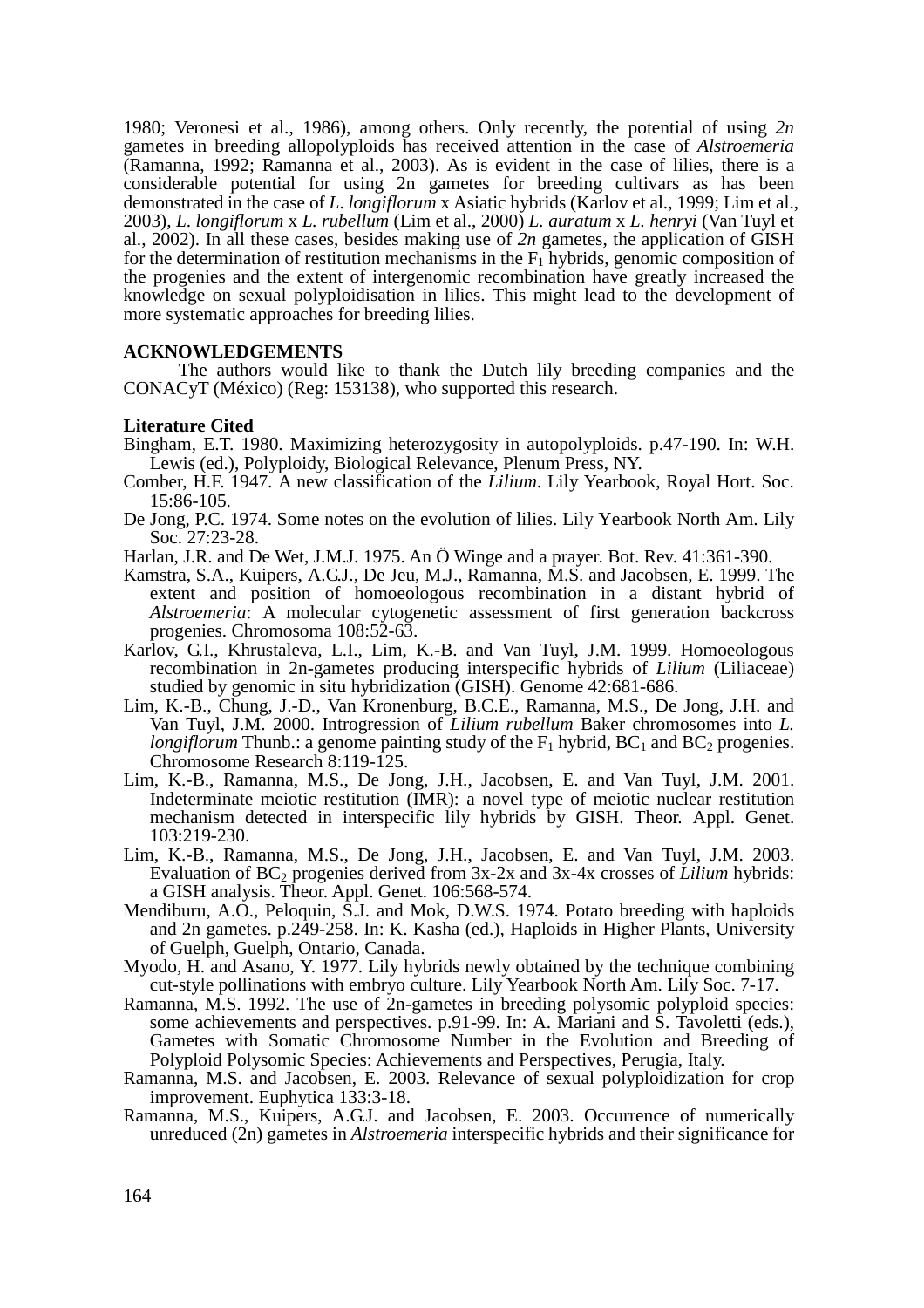sexual polyploidisation. Euphytica 133:95-106.

- Van Creij, M.G.M., Van Raamsdonk, L.W.D. and Van Tuyl, J.M. 1993. Wide interspecific hybridization of *Lilium*: preliminary results of the application of pollination and embryo-rescue methods. Lily Yearbook North Am. Lily Soc. 43:28-37.
- Van Tuyl, J.M., Meijer, H. and Van Diën, M.P. 1992. The use of oryzalin as an alternative for colchicine in in-vitro chromosome doubling of *Lilium* and *Nerine*. Acta Hort. 325:625-630.
- Van Tuyl, J.M. and Boon, E. 1997. Variation in DNA-content in the genus *Lilium*. Acta Hort. 430:829-835.
- Van Tuyl, J.M. and De Jeu, M.J. 1997. Methods for overcoming interspecific crossing barriers. p.273-293. In: K.-R. Shivanna and V.-K. Sawhney (eds.), Pollen biotechnology for crop production and improvement, Cambridge University Press.
- Van Tuyl, J.M., Van Dijken, A., Chi, H.-S., Lim, K.-B., Villemoes, S. and Van Kronenburg, B.C.E. 2000. Breakthroughs in interspecific hybridization of lily. Acta Hort. 508:83-88.
- Van Tuyl, J.M., Chung, M.-Y., Chung, J.-D. and Lim, K.-B. 2002a. Introgression with *Lilium* hybrids: Introgression studies with the GISH method on *L. Longiflorum* x Asiatic, *L. longiflorum* x *L. rubellum* and *L. auratum* x *L. henryi.* Lily Yearbook North Am. Lily Soc. 55:17-22, 70-72.
- Van Tuyl, J.M., Maas, I.W.G.M. and Lim, K.-B. 2002b. Introgression in interspecific hybrids of lily. Acta Hort. 570:213-218.
- Veronesi, F., Mariani, A. and Bingham, E.T. 1986. Unreduced gametes in diploid *Medicago* and their importance in alfalfa breeding. Theor. Appl. Genet. 72:17-41.

## **Tables**

| Parents    |              | <b>Embryos</b> | Successful   | Progeny plants | Ploidy level of |    |
|------------|--------------|----------------|--------------|----------------|-----------------|----|
|            |              | cultured       | germinations | analysed by    | progeny plants  |    |
| Female     | Male         |                |              | flow           | 3x              | 4x |
| (A hybrid) | (OA hybrid)  |                |              | cytometry      |                 |    |
| 'Gironde'  | 'Pesaro' x   | 65             | 52           | 27             | 25              |    |
|            | 'Connecticut |                |              |                |                 |    |
|            | King'        |                |              |                |                 |    |

Table 1. Progeny obtained and their ploidy level.